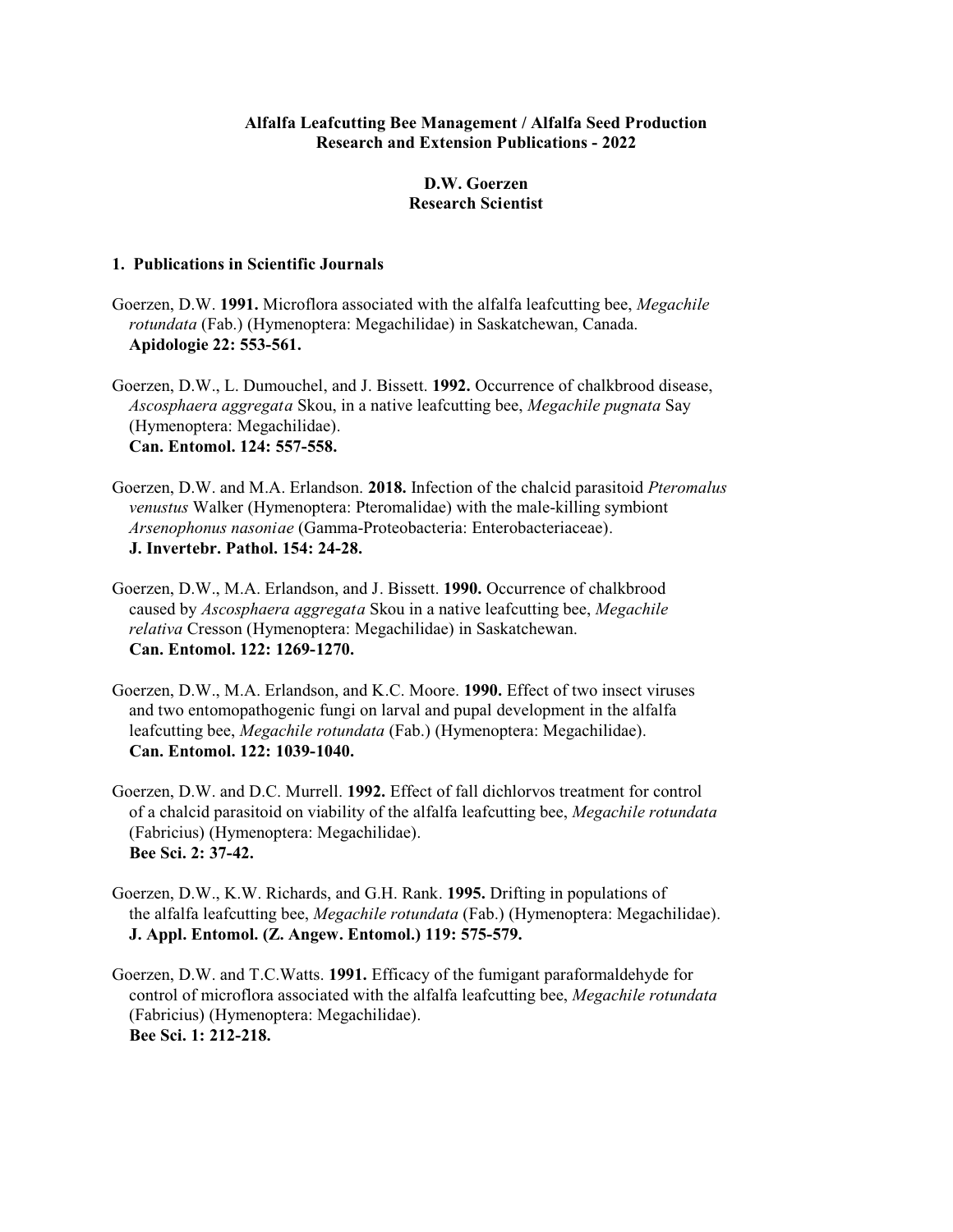- Goettel, M.S., D.W. Goerzen, and G.M. Duke. **1997.** Pathogenicity of *Ascosphaera larvis* Bissett to larvae of the alfalfa leafcutting bee, *Megachile rotundata* (Fabricius). **Can. Entomol. 129: 1059-1065.**
- Goettel, M.S., K.W. Richards, and D.W. Goerzen. **1993.** Decontamination of *Ascosphaera aggregata* spores from the alfalfa leafcutting bee (*Megachile rotundata*) nesting material by fumigation with paraformaldehyde. **Bee. Sci. 3: 22-25.**
- Lu, R., D.W. Goerzen, and G.H. Rank. **1996.** Use of RAPD analysis to distinguish immigrant bee species within populations of the alfalfa leafcutting bee, *Megachile rotundata* (Fabricius) (Hymenoptera: Megachilidae). **Bee Sci. 4: 30-37.**
- Lu, R., D.W. Goerzen, and G.H. Rank. **1996.** Use of RAPD analysis as a diagnostic technique for *in situ* identification of *Ascosphaera aggregata* and *Ascosphaera larvis* in larval cadavers of the alfalfa leafcutting bee, *Megachile rotundata*. **J. Invertebr. Pathol. 68: 78-83.**

Malhi, S.S. and D.W. Goerzen. **2010.** Improving yield in alfalfa seed stands with balanced fertilization. **J. Plant Nutrition 33: 2157-2166.**

- Mayer, D.F., J.D. Lunden, D.W. Goerzen, and B. Simko. **1991.** Fumigating alfalfa leafcutting bee, *Megachile rotundata* (Fab.), nesting material for control of chalkbrood disease. **Bee Sci. 1: 143-146.**
- Ong, M., N. Chomistek, H. Dayment, W. Goerzen, and D. Baines. **2020.** Insecticidal activity of plant powders against the parasitoid, *Pteromalus venustus*, and its host, the alfalfa leafcutting bee. **Insects 11 (6): 359 (20 pp. - published online June 09 2020).**
- Rank, G.H. and D.W. Goerzen. **1981.** Native leafcutting bee species and associated parasites in commercial hives in Saskatchewan, Canada. **Apidologie 12: 211-220.**
- Rank, G.H. and D.W. Goerzen. **1982.** Effect of incubation temperatures on emergence of *Megachile rotundata* (Hymenoptera: Megachilidae). **J. Econ. Entomol. 75: 467-471.**
- Rank, G.H., D.W. Goerzen, and J.H. Gerlach. **1989.** Crossed immuno-electrophoresis of major protein antigens during pupation of the leafcutting bee, *Megachile rotundata*. **Apidologie 20: 139-147.**
- Soroka, J.J., D.W. Goerzen, K.C. Falk, and K.E. Bett. **2001.** Alfalfa leafcutting bee (Hymenoptera: Megachilidae) pollination of oilseed rape (*Brassica napus* L.) under isolation tents for hybrid seed production. **Can. J. Plant Sci. 81: 199-204.**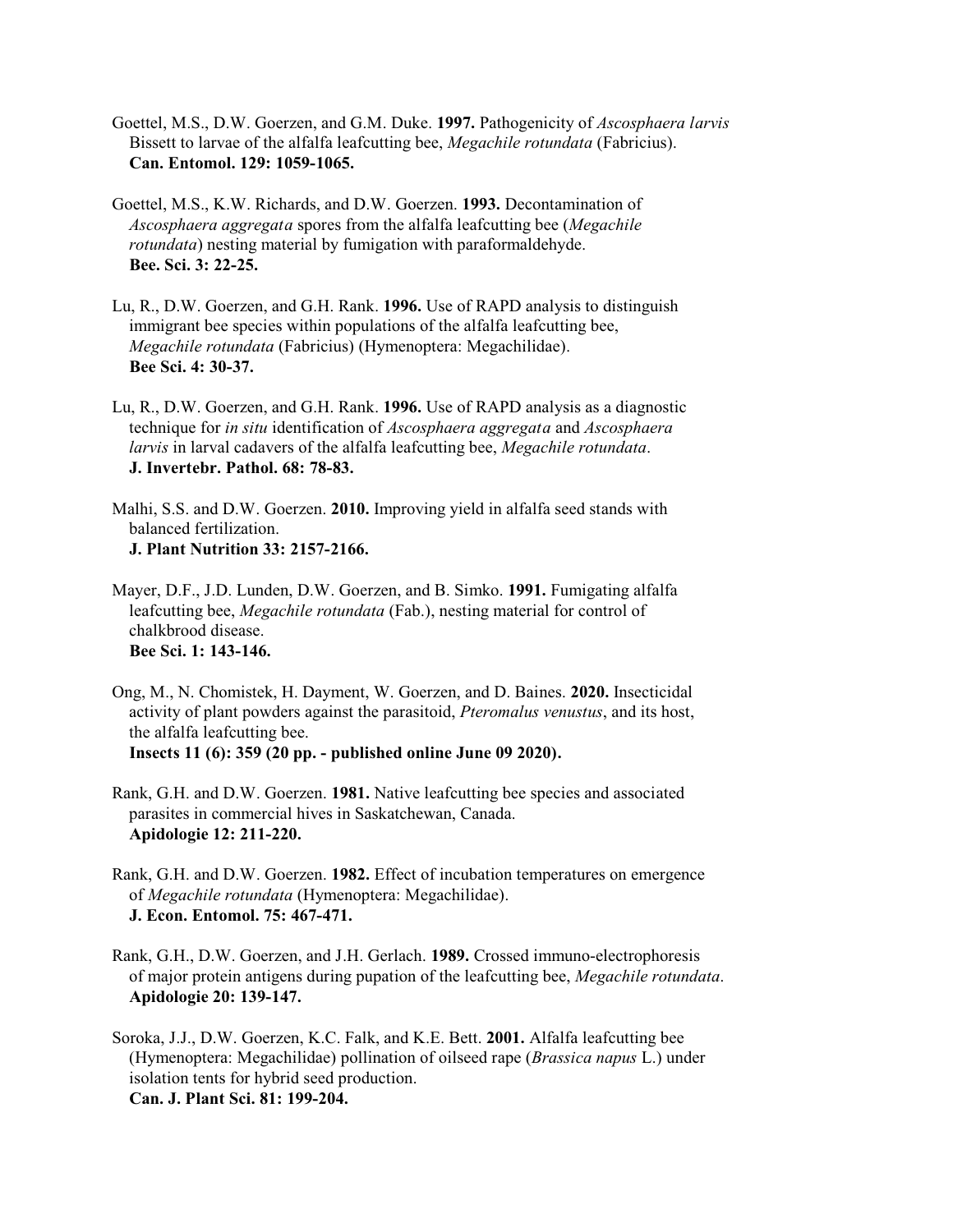## **2. Extension Publications**

- Goerzen, D.W. **Leafcutting bee foliar moulds and producer health.** Sask. Agric. & Food / Alfalfa Seed News Ext. Publ. 1p. **(August, 1988).**
- Goerzen, D.W. **Foliar moulds in alfalfa leafcutting bees.** Sask. Agric. Dev. Fund Ext. Publ. (ISBN 0-88656-534-0) 4pp. **(December, 1989).**
- Goerzen, D.W. **Paraformaldehyde fumigation of alfalfa leafcutting bee nest material.** Sask. Agric. Dev. Fund Ext. Publ. (ISBN 0- 88656-556-1) 2pp. **(February, 1992).**
- Goerzen, D.W. **Alfalfa leafcutting bee moulds and methods for their control.** Sask. Agric. Dev. Fund Ext. Publ. (ISBN 0-88656-586-3) 4pp. **(March, 1992).**
- Goerzen, D.W. **Paraformaldehyde fumigation for surface decontamination of alfalfa leafcutting bee cells.** Sask. Alfalfa Seed Prod. Assoc. Ext. Publ.1993-01 (ISBN 0-88656-577-4), 2pp. **(October, 1993).**
- Goerzen, D.W. **Alfalfa leafcutting bee mortality associated with use of dichlorvos for chalcid parasite control.** Sask. Alfalfa Seed Prod. Assoc. Ext. Publ.1995-01 (ISBN 0-88656-636-3), 4 pp.  **(February, 1995).**
- Goerzen, D.W. **Microorganisms associated with the alfalfa leafcutting bee and their potential impact on producer health.** Sask. Alfalfa Seed Prod. Assoc. Ext. Publ.1995-02 (ISBN 0-88656-625-8), 4 pp. **(May, 1995).**
- Goerzen, D.W. **New alfalfa leafcutting bee incubator design for optimizing parasite control.** Sask. Alfalfa Seed Prod. Assoc. Ext. Publ. 2001-01 (ISBN 0-88656-730-0), 2 pp.  **(February, 2001).**
- Goerzen, D.W. **Alfalfa leafcutting bee parasite control with pyrethrin aerosols.** Sask. Alfalfa Seed Prod. Assoc. Ext. Publ. 2001-03 (ISBN 0-88656-732-7), 2 pp.  **(May, 2001).**
- Goerzen, D.W. editor / **Alfalfa leafcutting bee management and alfalfa seed production manual.** Sask. Alfalfa Seed Prod. Assoc. Ext. Publ. 2007-01 (ISBN 0-88656-694-0), 925 pp. **(June, 2007).**
- Goerzen, D.W. **Chalkbrood disease in alfalfa leafcutting bee populations.** Sask. Alfalfa Seed Prod. Assoc. Ext. Publ. 2002-02 (ISBN 0-88656-728-9), 2 pp. **(***revised* **October, 2016).**